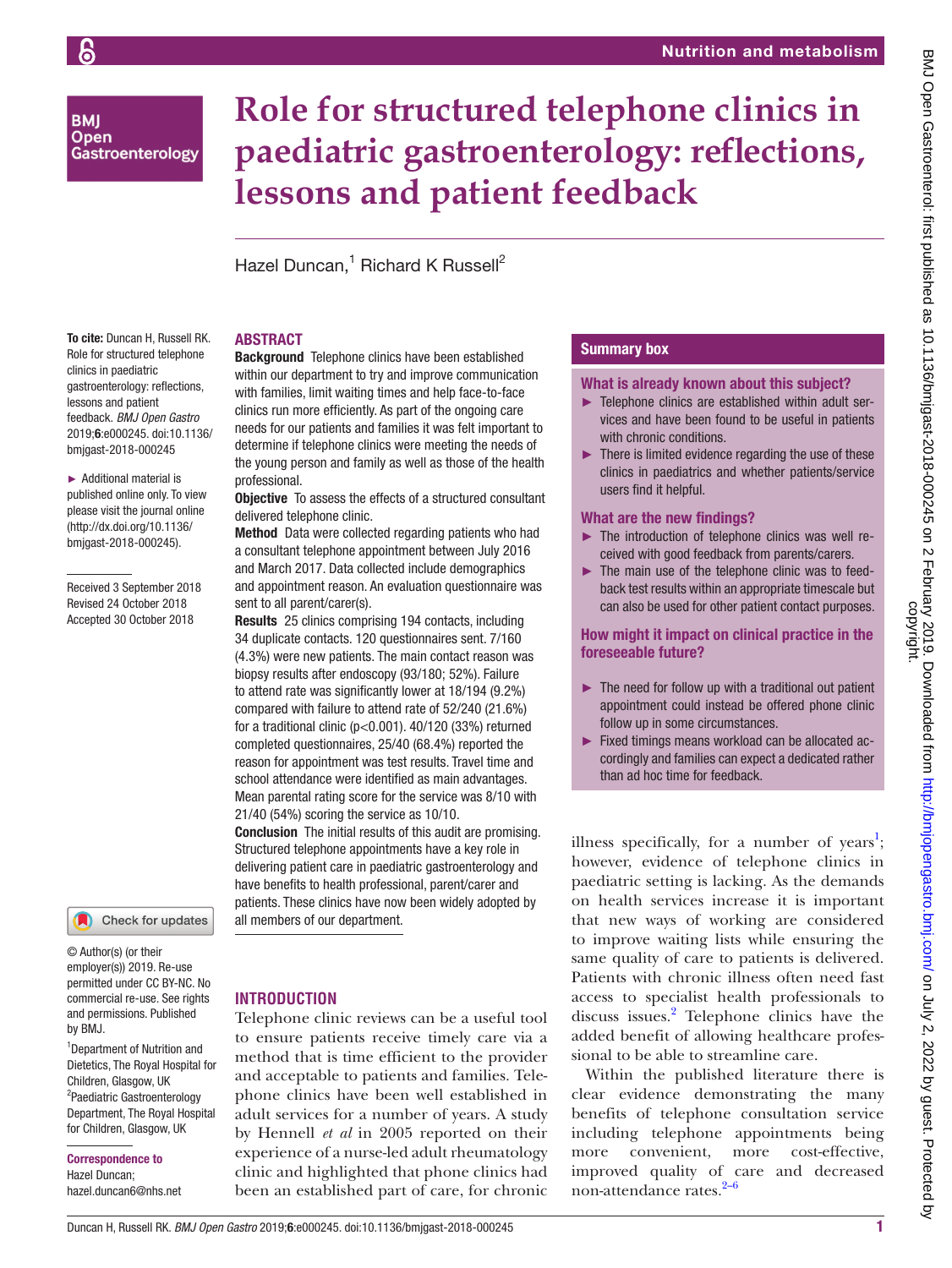The gastroenterology service within our hospital encompasses a range of chronic conditions including inflammatory bowel disease (IBD), liver, complex nutrition and home parenteral nutrition. All patients require regular review, however it was felt this did not always have to be face-to-face. Alongside this there are a number of patients who will attend for procedures such as blood tests or endoscopy and need results delivered in a timely and organised manner.

The aim of this work is to assess the impact of consultant telephone service in a gastrointestinal (GI) service in a tertiary care centre and to carry out a service evaluation to assess the role of the telephone clinic service is meeting patients' needs.

#### **Methods**

Previous practice prior to the use of phone clinics would be for patients who require results or review between face-to-face appointments would be for a clinician to call them ad hoc at a time that suited their diary, as the families were unaware of when these calls would happen they were often unavailable. The alternative to this (less often chosen) was to arrange a face-to-face review in clinic which was often not necessary but chosen as an option if a phone discussion could not take place. Endoscopy results would in the absence of phone or face-to-face review being possible be summarised in writing, however this did not facilitate a shared discussion of results taking place and organisation of a mutually agreed plan.

Due to increasing demands on face-to-face consultations the concept of telephone clinics within our service was explored. These were initially used for endoscopy results and then expanded to discuss other more complex results that could not be summarised by letter and for patients with sudden change in symptoms to allow quicker review than the outpatient department clinic. All patients who had undergone endoscopy were offered a telephone appointment to convey results with the date and time of the call given to the patient on the day of endoscopy.

The telephone clinics can be used for the benefit of patients knowing a time for a call without travel to the tertiary centre and to the benefit of health professional who can plan and use time more efficiently. Following the clinic the consultant dictates a letter to all patient/ carer(s) and when appropriate patients were sent a letter summarising the call, letters were also sent to general practitioner (GP) and other appropriate health professionals regarding the consultation.

The study was carried out in a tertiary paediatric centre. Patients were identified by their attendance at a consultant telephone clinic (RKR). These clinics were carried out on a weekly basis on an allocated day with eight scheduled appointments over 2 hours to allow time for the call, documentation, letter generation and follow-up plans to be put in place. Data were pulled from the hospital appointments management system from those

who were appointed to telephone clinics between July 2016 and March 2017. Data collected from the appointment management system included type of appointment, purpose of appointment, planned follow-up and outcome documented.

Additionally a questionnaire was compiled using SurveyMonkey and sent out to all patients/carers who were identified as having been involved in a telephone appointment. The questionnaire was sent with a stamped address envelope and return date within 2 weeks of posting. A follow-up reminder was sent prior to the deadline. The full questionnaire is included ([online supple](https://dx.doi.org/10.1136/bmjgast-2018-000245)[mentary appendix 1\)](https://dx.doi.org/10.1136/bmjgast-2018-000245). A further questionnaire was sent to departmental staff who were affected by telephone clinics for feedback regarding the introduction of the service.

Categorical variables were compared using  $\chi^2$  test or Fischer's exact test as appropriate. Statistical significance was defined as p value below 0.05. As a service evaluation project we have clarified from our ethics committee previously that no formal ethical approval was needed for this type of study.

#### **Results**

There were 194 patients appointed to telephone clinic between July 2016 and March 2017. Of these, 18/194 (9.2%) failed to be contacted and were classified as a did not attend (DNA), 34/176 (19.3%) were duplicate appointments with the highest number of repeat appointments being 6. Full data were available for 160 patients; 120 participants were eligible to receive a questionnaire.

### **Demographics**

Of the patients allocated a telephone review 80/160 (50%) were male; median age 13 years (IQR: 7.31– 15.66 years). Diagnoses are listed in [table](#page-2-0) 1 with the most common being IBD (50/160; 31.25%). From the data collected from the electronic appointment system 7/160 (4.3%) were new patients with no previous faceto-face consultation at the tertiary hospital. Reasons for the new patient appointments included referral from district general hospital  $(4/7; 57\%)$ ,  $2/7$   $(28.5\%)$ pre-endoscopy and 1/7 (14.2%) symptom review prior to face-to-face consultation. All reasons for telephone appointment are shown in [figure](#page-2-1) 1. The most common reason for a telephone appointment was to convey biopsy results from an endoscopy and make ongoing plans based on these (93/180; 52%). The median time from endoscopy to results via telephone was 16 days (IQR: 14–20 days).

The DNA rate for telephone consultation was 18/194 (9.2%). Data were pulled using the electronic appointment system to compare DNA rates with a face-to-face gastroenterology with the consultant clinic over the same timescale. The face-to-face clinic had a significantly higher DNA rate of  $52/240$  (21.6%) (p<0.001).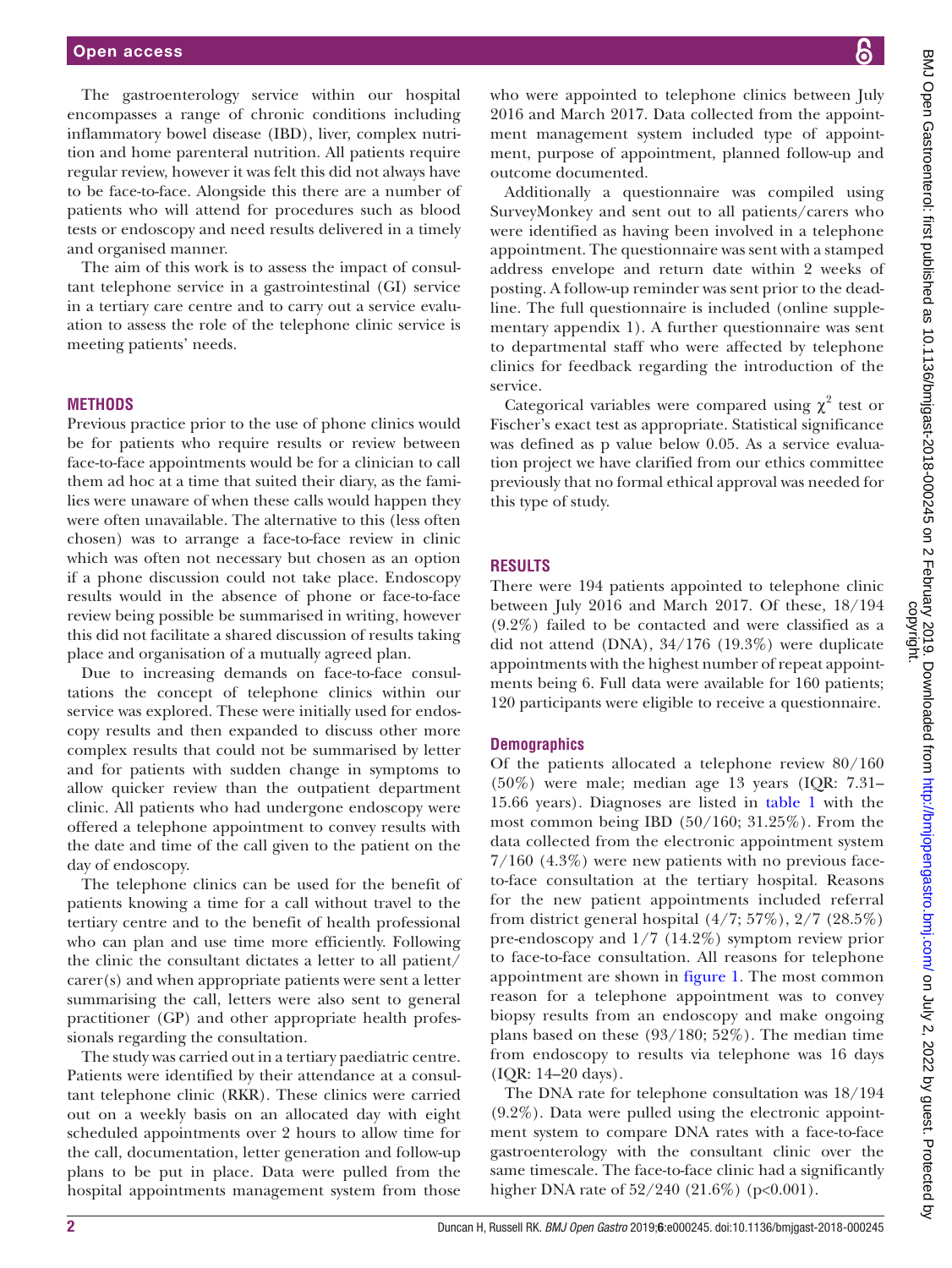<span id="page-2-0"></span>

|                  | <b>Table 1</b> Diagnosis of paediatric patients within telephone |
|------------------|------------------------------------------------------------------|
| clinic $(n=160)$ |                                                                  |

| –יין טוויווי               |                            |
|----------------------------|----------------------------|
| <b>Diagnosis</b>           | Number of patients (n=160) |
| <b>IBD</b>                 | 50                         |
| Abdominal pain             | 32                         |
| Gastro-oesophageal reflux  | 17                         |
| Loose stools               | 13                         |
| Eosinophilic oesophagitis  | 9                          |
| Coeliac disease            | 6                          |
| Epigastric pain            | 6                          |
| Cow's milk protein allergy | 4                          |
| <b>Rectal bleeding</b>     | $\overline{4}$             |
| Vomiting                   | 4                          |
| Constipation               | $\overline{2}$             |
| Disaccharide deficiency    | 2                          |
| Eating disorder            | $\overline{2}$             |
| Other (bleeding, allergy)  | 2                          |
| Faltering growth           | $\overline{1}$             |
| GI dysmotility             | 1                          |
| Juvenile arthritis         | 1                          |
| Polyposis                  | 1                          |
| <b>Proctitis</b>           | $\overline{1}$             |
| Recurrent haematemesis     | 1                          |
| Unsettled                  | 1                          |
|                            |                            |

GI, gastrointestinal; IBD, inflammatory bowel disease

#### **Questionnaire**

Questionnaires were sent to 120 parents/carers. Following a reminder questionnaire the response rate was 40/120 (33%).

The majority of patients (16/40; 39.8%) reported having had one telephone appointment; 3/40 (7.5%) reported receiving more than five telephone appointments during the study period. Informing families of test results was the most common reason for appointment (27/40; 67.5%), 4/40 (10%) was an update regarding care

<span id="page-2-1"></span>



Open access

<span id="page-2-2"></span>and 7/40 (17.5%) reports the purpose of the contact was a new problem or concern. Only 1/40 (2.5%) reported the purpose of the contact was for a second opinion and 5/40 (12.5%) of parents/carers reported they had not had a face-to-face consultation prior to the telephone consultation.

The main advantage of telephone consultation (see [figure](#page-2-2) 2) was reported to be no travel time (34/40; 85%), closely followed by the child not requiring time off school (33/40; 82.5%). The main disadvantage was prefer faceto-face consultation (5/40; 12.5%) and lack of physical examination (4/40; 10%). Other disadvantages include discussion not thorough enough  $(1/40; 2.5\%)$ , did not feel listened too  $(1/40; 2.5\%)$ , poor reception  $(1/40;$ 2.5%) and felt unable to ask questions  $(1/40; 2.5\%)$ .

All parents/carers reported the health professional introduced themselves and 39/40 (97.5%) felt listened to. One hundred per cent reported the consultation met the needs of their child. Thirty-eight of 39 (97.4%) reported follow-up plans for their child were clear. There was a significant preference for avoiding face-to-face consultation,  $24/40$  (60%) vs  $6/40$  (15%) who preferred face-to-face ( $p<0.0001$ ), with  $10/40$  ( $25\%$ ) undecided. One hundred per cent parents/carers reported they were happy with the interaction at clinic. When scoring the service  $21/40$  (52.5%) scored the service as  $10/10$ . Mean score was 8/10.

Any further comments regarding the telephone service given as free text are shown in [table](#page-3-0) 2.

#### **Service user's feedback**

Questionnaires were also sent to our staff involved in telephone clinics including clerical staff, other consultants and pathologists. Response rate was 75%. Of those who returned 2/3 (66%) were secretary with one typist. They all felt telephone clinics had improved the service for patients,  $2/3$  (66%) felt it was easier for patients contacting department looking to speak with a member of staff to be dealt with as they are often able to allocate straight into an appointment slot to secure a return call.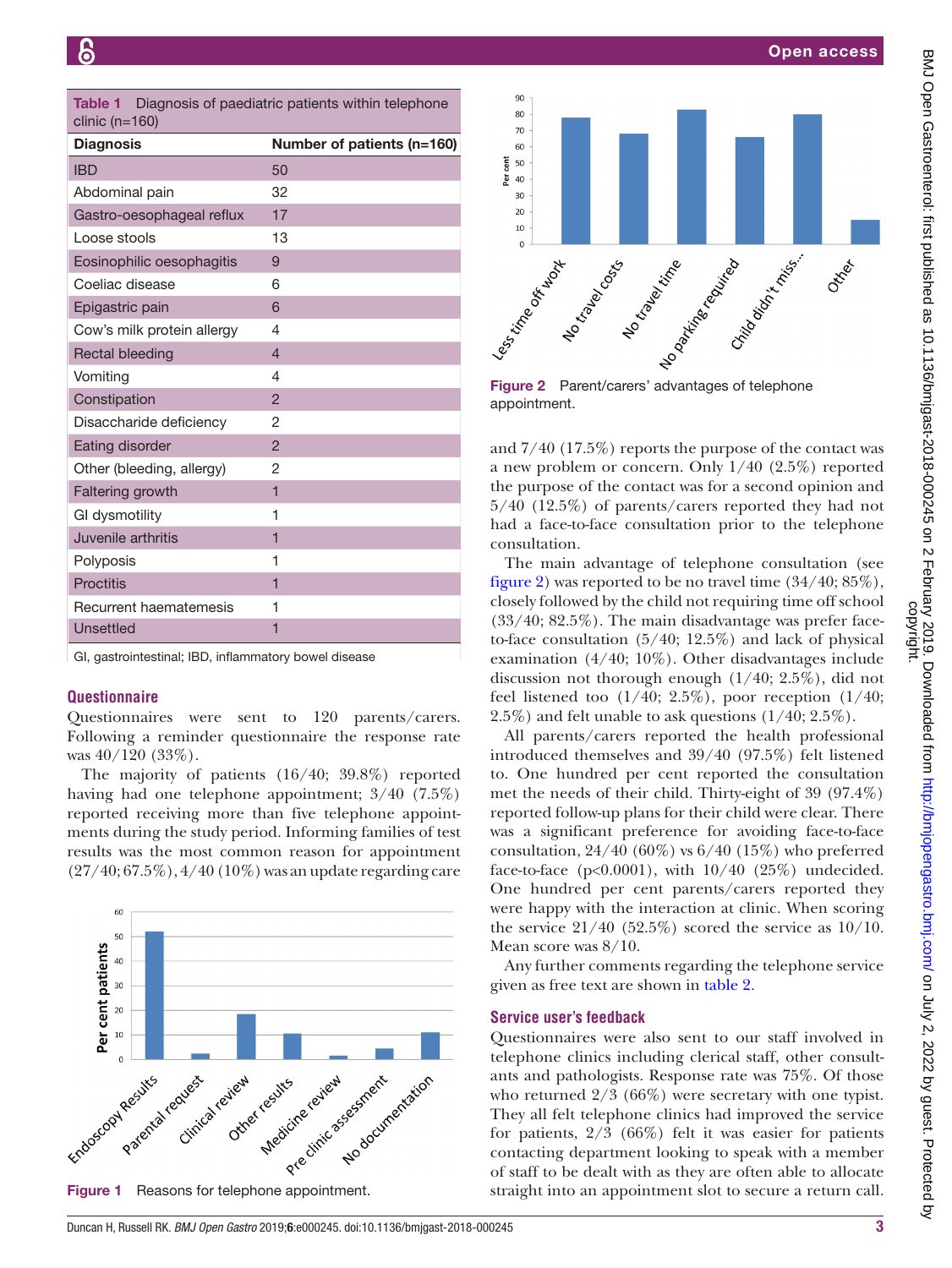<span id="page-3-0"></span>

| <b>Table 2</b> Parental/carers' comments regarding telephone<br>service                     |                                                                           |  |  |
|---------------------------------------------------------------------------------------------|---------------------------------------------------------------------------|--|--|
| A combination of<br>telephone and face-to-face<br>appointments was felt to be<br>important. | Useful to have prearranged<br>call time                                   |  |  |
| The appointment was helpful<br>and informing.                                               | <b>Excellent service</b>                                                  |  |  |
| Very beneficial                                                                             | The doctor has provided<br>exceptional patient centre<br>care to our son. |  |  |
| Very grateful                                                                               | Impressed with speed of<br>service                                        |  |  |

The clerical team reported that they felt their workload had increased following the introduction of telephone clinics. Advantages and disadvantages identified by the clerical team are visible in [table](#page-3-1) 3. Overall, despite the increase in workload, they felt the telephone service was advantageous for patients/parents and carers.

Other consultants felt that telephone clinics had improved the service for patients but that there was an increased workload on secretarial staff for typing letters. Both consultants felt telephone clinics had allowed more effective time management and allowed protected time to make calls. Disadvantages were identified as being increased work for secretaries and one consultant felt that they often had repetitive conversations with families.

The pathology department reported that provided they had knowledge of planned review date when biopsies were submitted then the service was beneficial to staff and patients. They went onto report that on rare occasions staffing pressures meant they were unable to report in the timescale, however they could only recall this happening on a few occasions over the time period studied.

# **Discussion**

Telephone clinics, as part of chronic disease management, can be extremely beneficial to both patients, families and health professionals. This audit has demonstrated a high level of satisfaction for those patients who received a telephone consultation and then returned a questionnaire in

<span id="page-3-1"></span>

| <b>Table 3</b> Advantages/disadvantages of telephone clinic<br>reported by clerical team |                                    |  |  |
|------------------------------------------------------------------------------------------|------------------------------------|--|--|
| <b>Advantages</b>                                                                        | <b>Disadvantages</b>               |  |  |
| No long wait face-to-face                                                                | No clinical examination            |  |  |
| Point of contact                                                                         | Phone reception can be<br>variable |  |  |
| No travel issues                                                                         | Extra letters generated            |  |  |
| <b>Fasier for clinical review</b>                                                        | Extra appointment times            |  |  |
| Issues dealt with quicker                                                                | More typing required               |  |  |
| Allocate patient review easier                                                           |                                    |  |  |

the setting of a paediatric gastroenterology service. This has allowed prioritisation of face-to-face clinic appointments. Evidence supporting telephone clinics within the paediatric GI cohort is limited and to our knowledge this is the first patient satisfaction review of this type of general GI clinic which is not disease specific.

A service evaluation on the introduction of telephone service in adult urology patients found 91.9% participants reported telephone consultation was more convenient due to no travel time or time to be seen.<sup>[3](#page-4-2)</sup> This finding was replicated by Hennell *et al*<sup>[1](#page-4-0)</sup> who reviewed patient satisfac-tion of nurse-led adult rheumatology telephone clinic.<sup>[1](#page-4-0)</sup> They reported 72% of patients felt happy with telephone service provided and would be willing to use the service again. Although based on adults both these studies have similar results to ourselves following our service review in Glasgow which found that all parents/carers felt the telephone appointment met their child's needs and scored the overall service very highly (52.5% scored service as  $10/10$ ).

Many of the telephone studies carried out are within the adult population,  $2^{578}$  despite this a similar message can be extrapolated to the paediatric population. A systematic review and meta-analysis of randomised controlled trials (RCT) looking at distance management and standard follow-up in management of adult patients with IBD defined distance management as being a method to manage patients remotely including telemedicine, web-based intervention and telephone clinics.<sup>[7](#page-4-3)</sup> Following review of six adult RCTs of which all patients had IBD they reported that while distance management decreased clinical utilisation it does not directly improve patient's quality of life (QoL), relapse rates or hospital admission rates. Additionally they state that further studies are needed to determine the best type of approach for this patient group and further RCTs are needed to ensure distance management is optimal and effective.

A review of introduction of a nurse-led telephone clinic for patients with IBD<sup>8</sup> demonstrated from a retrospective review that the introduction of a telephone service significantly reduced the non-attendance rate and waiting times for urgent appointments. Patients were either offered a face-to-face or telephone review prior to their conventional clinic appointment; 49/158 opted for a telephone review appointment. 95% of respondents were satisfied with the service they received within the telephone clinic. Over the study period the DNA rate for telephone clinics reduced by over 50% compared with face-to-face consultation. Waiting times for conventional face-to-face clinic appointments reduced from 12 weeks to 8 weeks. While the data are promising with 95% patients reporting they were satisfied with the service the results cannot be fully compared with our own as they selected appropriate patients for telephone review and only within an IBD cohort. A similar review also demonstrated that telephone support to patients with IBD reduced unnecessary follow-up, provided rapid review during periods of relapse and promoted individualised patient care in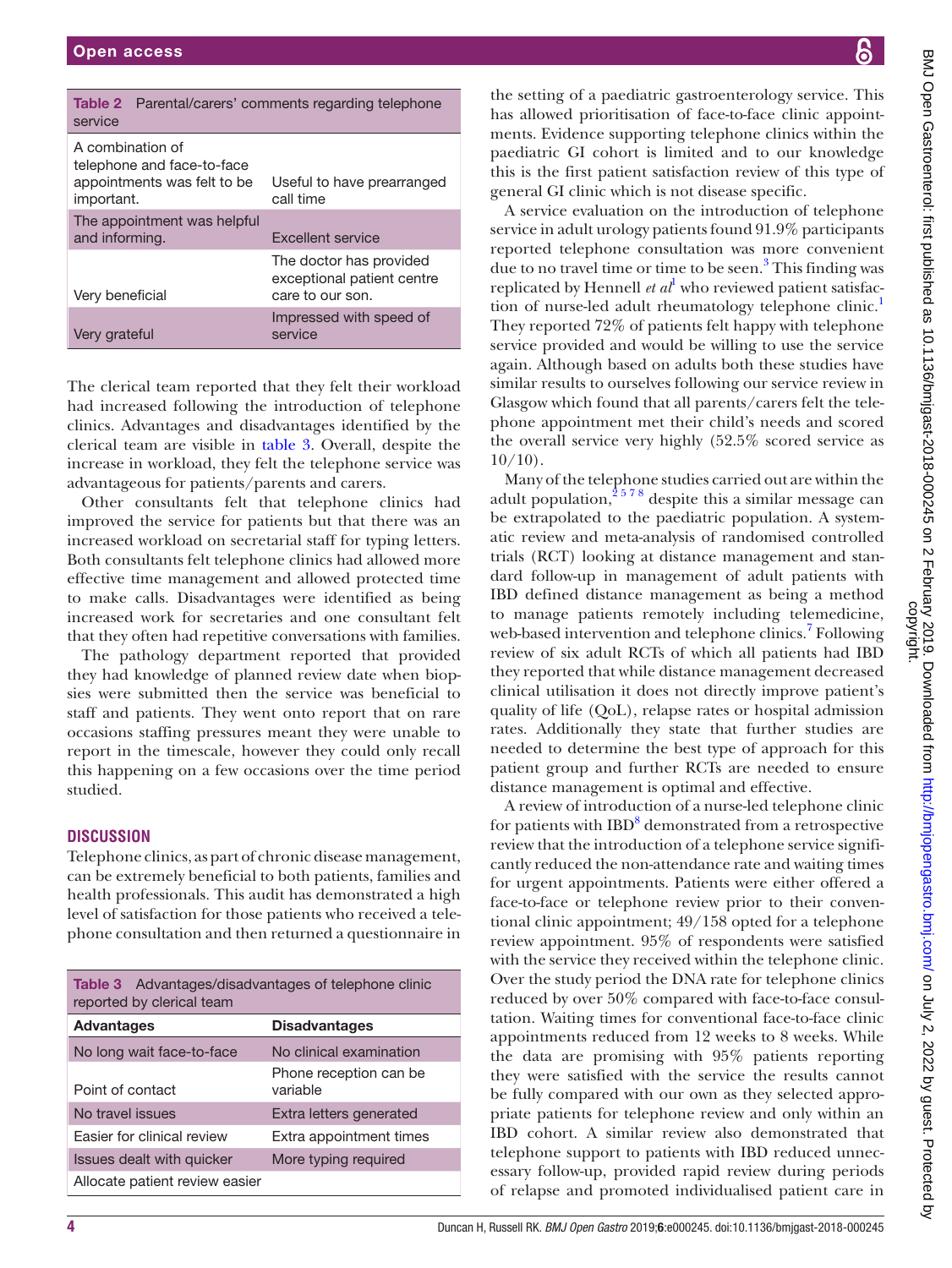adult patients with IBD.<sup>[2](#page-4-1)</sup> While these two studies are in adult patients with IBD they highlight results similar to our own audit which demonstrated that non-attendance rates for our telephone audit were 9.2% compared with a non-attendance rate of 21.6% for face-to-face clinic.

The core remit for our initial institution of the telephone service was provision of results and clinical review following a medication change or parental request. However, over time it became clear that the clinic could be additionally used for assessment of some types of new patients. Patients referred from the district general hospitals often have had all preliminary tests and are aware that they require further testing, a face-to-face review appointment may not add anything further and therefore a telephone review appointment can discuss planned procedures with a shorter wait compared with traditional appointment. This meant seven new patients who had not previously had a face-to-face appointment and would have had to wait longer to receive a face-toface appointment and thereby longer to secure a diagnosis. This is a novel aspect to our study as there were no other centres found who were offering telephone consultation appointments to new appropriate patients.

Akobeng *et al* carried out an RCT in 2015 within paediatric IBD group.<sup>4</sup> They compared effectiveness and cost consequences of telephone clinic against traditional consultation. The Manchester group recruited 86 patients between ages 8 and 16 years, 44 were randomised to telephone contact and 42 face-to-face contact; they collected data at baseline, 12 and 24 months. IMPACT Quality of Life (QOL) scoring at 12 months showed no significant difference between SOL scores within the two patient groups. With regard to their secondary outcomes they reported no statistical significance between the two groups with regard to weight, height or body mass index z scores. They reported a statistical significant lower mean consultation time for telephone consultations at 9.8 min compared with 14.3 min for traditional consultation (p<0.001). There were no adverse events noted in either group. To the best of our knowledge this is the only RCT looking at paediatrics IBD telephone consultation and while our telephone service is aimed at all gastroenterology patients and not just IBD specific a large cohort will have IBD making the QoL scoring relevant to our patient group. While this study was single centred the initial results are positive that telephone consultations do not have a detrimental impact on QoL of this patient group.

# **Limitations**

The questionnaire response rate was low at 33% despite a reminder being sent. Possible reasons may include the questionnaire being sent via post with return envelope, people having moved address or parents/carers being unwilling to share their experiences of the service. The population size was also relatively small and single centred, however was fully representative of typical paediatric gastroenterologist case load within a tertiary centre, meaning that many of the key messages and our results

regarding patient/carer satisfaction within the telephone service has meant that we have now rolled out the telephone clinic service to subspecialities within our team. **Conclusion** From the evidence presented it is clear that telephone clinics are effective with advantages to both patient, parent/carers and health professionals. Our study demonstrates that the introduction of a telephone service has been seen positively by the majority of families. The telephone appointment service is meeting the needs of both follow-up and selected new patients plus improving time efficiency for health professionals and parents/carers. Overall the telephone clinic appointment service has been seen as a positive development within our service and has now expanded to include use by other consultants, specialist nurses and dietitians. Within the context of Telehealth this initial approach using telephone calls could be expanded or enhanced to include video consultations, 'virtual clinics' with GPs or district general hospitals or real-time summaries where the results can be documented with the patient during the consultation.

Contributors HD prepared the manuscript with comments and corrections from all the authors. HD collected the patient data. HD and RKR carried out the statistical analysis. All authors have read and approved the final draft. RKR acts as the guarantor for the article.

Funding The IBD team at the Royal Hospital for Children, Glasgow are supported by the Catherine McEwan Foundation and Yorkhill IBD fund who have helped fund this study. RKR is supported by an NHS Research Scotland Senior fellowship award.

Competing interests RKR has received speaker fees and travel support, and participated in medical board meetings with AbbVie, Therakos, Celltrion, Nestle and Ferring Pharmaceuticals.

Patient consent for publication Not required.

Provenance and peer review Not commissioned; externally peer reviewed.

Open access This is an open access article distributed in accordance with the Creative Commons Attribution Non Commercial (CC BY-NC 4.0) license, which permits others to distribute, remix, adapt, build upon this work non-commercially, and license their derivative works on different terms, provided the original work is properly cited, appropriate credit is given, any changes made indicated, and the use is non-commercial. See: <http://creativecommons.org/licenses/by-nc/4.0/>

#### **REFERENCES**

- <span id="page-4-0"></span>1. Hennell S, Spark E, Wood B, *et al*. An evaluation of nurse-led rheumatology telephone clinics. *[Musculoskeletal Care](http://dx.doi.org/10.1002/msc.13)* 2005;3:233–40.
- <span id="page-4-1"></span>2. Miller L, Caton S, Lynch D. Telephone clinic improved quality of follow up care for chronic bowel disease. *Nurs Times*. 2002;2002:36–8. and.
- <span id="page-4-2"></span>3. Wylie K, Allen P, Hallam-Jones R. An evaluation of a telephone followup clinic in urology. *[J Sex Med](http://dx.doi.org/10.1111/j.1743-6109.2005.00109.x)*. 2005;2:641–4. and.
- <span id="page-4-4"></span>4. Akobeng AK, O'Leary N, Vail A, *et al*. Telephone Consultation as a Substitute for Routine Out-patient Face-to-face Consultation for Children With Inflammatory Bowel Disease: Randomised Controlled Trial and Economic Evaluation. *[EBioMedicine](http://dx.doi.org/10.1016/j.ebiom.2015.08.011)* 2015;2:1251–6.
- 5. Pinnock H, Adlem L, Gaskin S, *et al*. Accessibility, clinical effectiveness, and practice costs of providing a telephone option for routine asthma reviews: phase IV controlled implementation study. *[Br](http://www.ncbi.nlm.nih.gov/pubmed/17761059)  [J Gen Pract](http://www.ncbi.nlm.nih.gov/pubmed/17761059)* 2007;57:714–22.
- 6. Car J, Sheikh A. Telephone consultations. *[BMJ](http://dx.doi.org/10.1136/bmj.326.7396.966)* 2003;326:966–9.
- <span id="page-4-3"></span>7. Huang VW, Reich KM, Fedorak RN. Distance management of inflammatory bowel disease: systematic review and meta-analysis. *[World J Gastroenterol](http://dx.doi.org/10.3748/wjg.v20.i3.829)* 2014;20:829–42.